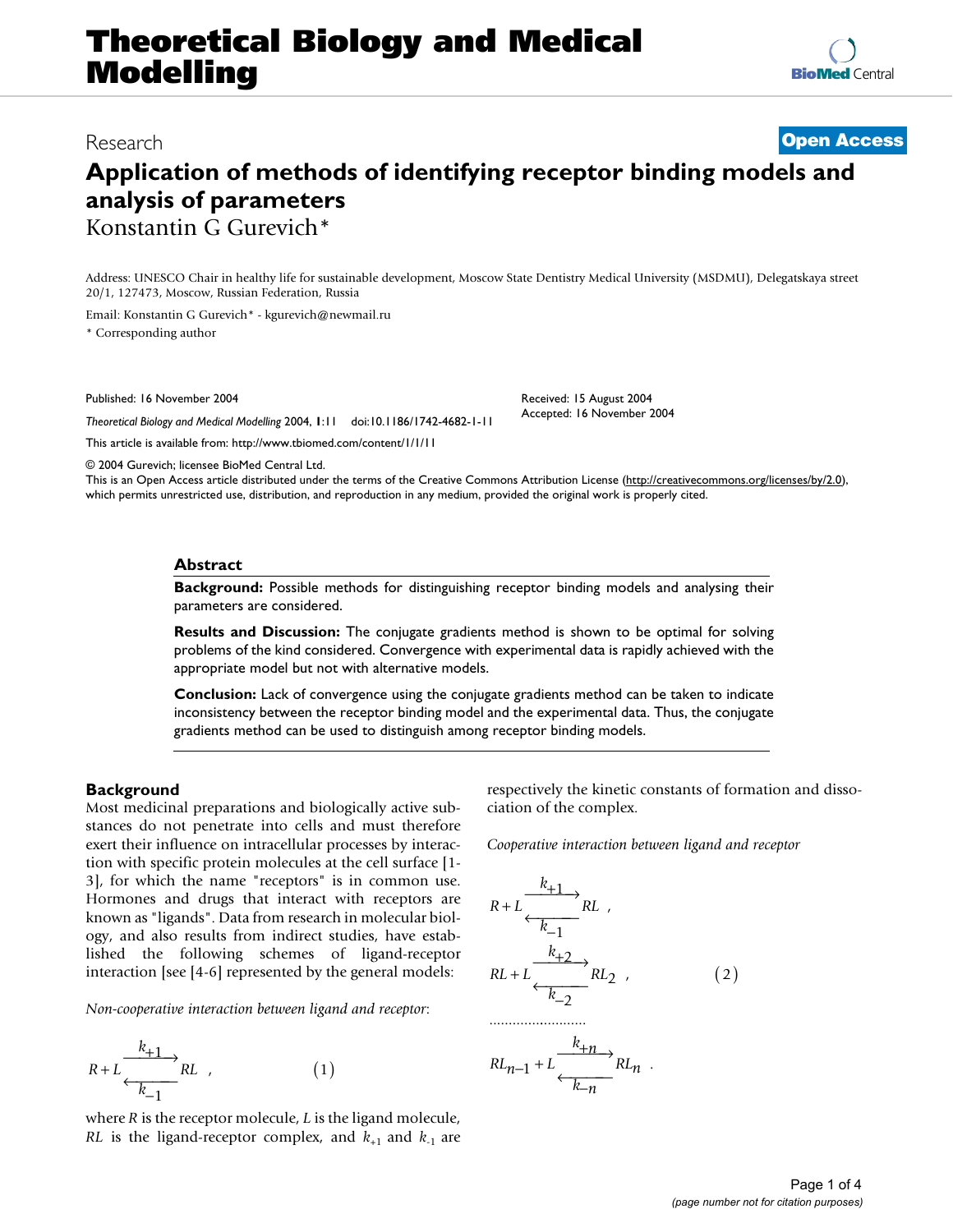*Interaction of one ligand with N types of binding sites*

$$
R_j + L \xrightarrow[k \to j]{k_{+j}} R_j L; \ \ j = \overline{1, N} \ . \tag{3}
$$

Let us note that the ligand-receptor interaction can also involve a combination of all three of these schemes. The most frequently used method for studying ligand-receptor interactions is the radioreceptor method [7], based on measuring the amount of radioactively labelled ligand bound in some defined manner to the appropriate receptor. Thus, experimentally, direct measurements of ligandreceptor complex concentration, [*RL*] are determined. The investigator has to solve two basic interrelated problems [6]:

1. discrimination among the ligand-receptor binding models (1–3 or modifications thereof);

2. determination of parameters that adequately relate the model to the experimental data.

From a pharmacological point of view, the most important parameters are the following:

 $[R_0]$  (initial receptor concentration), and

 $K_d = k_{-1}/k_{+1}$  (dissociation constant) [7]

The concentration of receptors and the dissociation constant can be changed. Modification of these parameter values can occur in many physiological and pathophysiological situations. For instance, the receptor concentration can reflect functional receptor modifications, and the dissociation constant can reflect genetic alterations of the receptor [6].

To solve the two interrelated problems a series of graphic methods can be deployed, of which the most frequently used is the Scatchard method [7,8]. However, the application of graphic methods in many cases is limited because of experimental errors and/or receptor binding complexity [9,10]. In particular, graphic methods are inapplicable for definition of the cooperative binding parameters and for analysis of non-equilibrium binding.

Regression methods can be found for the measurement of ligand-receptor interaction constants [11]. As a matter of fact, these procedures computerize the graphic methods. Therefore, both regression methods and graphic methods are of limited applicability. The present paper argues that it is very difficult or impossible to discriminate reliably among receptor binding models or to analyse the parameters by traditional analytical methods.

#### **Materials and methods**

Let us write the law of mass action for each ligand-receptor interaction scheme as:

*For the scheme* (1)

$$
\frac{d[RL]}{dt} = k_{+1}[R][L] - k_{-1}[RL] .
$$
 (4)

But  $[R] = [R_0] - [RL], [L] = [L_0] - [RL].$ 

So equation (4) can be rewritten:

$$
\frac{d[RL]}{dt} = k_{+1}([R_0] - [RL])([L_0] - [RL]) - k_{-1}[RL] .
$$
 (5)

This differential equation relates to the class of *Rikkatty* equations. It can be solved analytically with the help of a special substitution [12], but in all other cases the substitutions  $[R] = [R_0] - [RL]$ ,  $[L] = [L_0] - [RL]$  do not generate analytically soluble equations. Therefore, all equations of this form were solved numerically using the Runge-Kutta method [13,14].

The differential equations are as follows:

*For scheme* (2):

$$
\begin{cases}\n\frac{d[RL]}{dt} = k_{+1}[R][L] - k_{-1}[RL] - k_{+2}[RL][L] + k_{-2}[RL_2] \\
\vdots \\
\frac{d[RL_n]}{dt} = k_{+n}[RL_{n-1}][L] - k_{-n}[RL_n] \n\end{cases} \tag{6}
$$

*For scheme* (3):

$$
\frac{d[R_jL]}{dt} = k_{+j}[R_j][L] - k_{-j}[R_jL]; \quad j = \overline{1,N}.\tag{7}
$$

Numerical solution of equations (5–7) was carried out to determine [*RL*]*u*. Random error assuming the normal distribution law was superimposed on the magnitude of  $[RL]$ <sub>*u*</sub> and was calculated at 5, 10, 20 or 100 points.

The magnitude [*RT*]*m* was calculated using parameters other than  $[RL]$ <sub>u</sub> from models (1–3). These parameters were applied to the determination of [*RL*]*u* by the following functional minimization:

$$
\Phi = ([RL]_u - [RL]_m)^2. \quad (8)
$$

For functional minimization as per equation (8), Newton's method and its variants (the conjugate gradients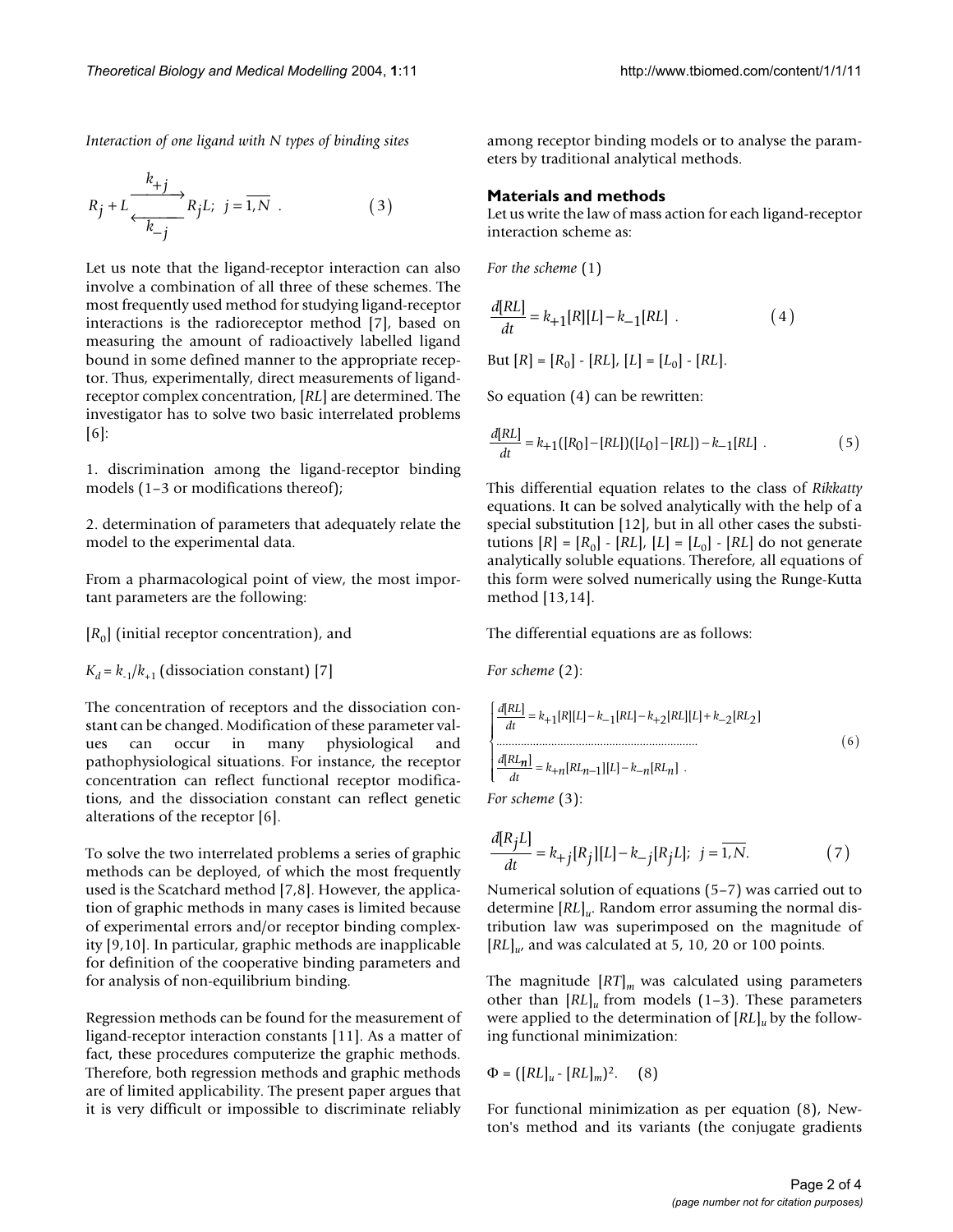



The functional (8) contour plot. The various methods of functional minimization are illustrated: a. The second derivative Newton method b. The conjugate gradients method c. The coordinate descent method



Figure 2 The functional (8) contour plot with an inadequate choice of receptor-binding model.

method and coordinate descent method in various modifications) were used [15-17]. The iteration procedure stopped, when Φ/[*RL*]*u* was constant on the next iteration step.

It is clear from the literature [6] that  $[R_0]$  and  $K_d$  cannot be <10-15 M or >10-5 M. Hence the iteration procedure could

be improved by re-scaling these parameters logarithmically, making 10-15 M equivalent to -1 on the new scale and 10-5 M equivalent to 1.

### **Results and discussion**

The functional (8) contour plots are shown in fig. 1. From this figure, the degree of correlation between the parameters  $[R_0]$   $K_d$  can be seen. Therefore the magnification of the random error in evaluating the magnitude of [*RL*]*u* displaces the functional (8) global maximum from its true values. In a sufficiently large neighbourhood of the global maximum, the functional magnitude (8) is practically invariant. However, this modification becomes more essential for evaluating the ratio of the functional (8) to basis vector of values [*RL*]*u*. Therefore this ratio was used with the inhibiting criterion choice.

The Newton method converges only in the close neighbourhood of the global maximum. However, modifications of the Newton method using second derivatives allow convergence to the global maximum after 1–2 iterations (fig. 1, line 1).

The conjugate gradients method converged after 2–3 iterations (fig. 1, line 2). When magnification of the random error in the evaluation of [*RL*]*u* was taken into account, the convergence of the conjugate gradients method varied less than that of the Newton method.

The coordinate descent method required an indeterminately large number of iterations before satisfactory convergence was reached. Use of the exhausting coordinate descent method accelerated the convergence procedure, but the number of iterative steps remained large (fig. 1, line 3).

It can be shown that 5 points suffice to identify the parameters of model (1) using the conjugate gradients method, whereas this method required >10 points for identifying the parameters in a more complicated model. The Newton methods required >7 and 12 points respectively, and the coordinate descent method required >10 and 18 points.

Functional (8) behaviour was analysed with respect to the evaluation of [*RL*]*m* using an incorrect binding model. In particular (see fig. 2), the functional (8) contour plot for model (1) with the attempt to approximate the given model by scheme (2). It follows from the figure that a discordant receptor binding model results in functional (8) contour plot modification.

Thus, the modification of the functional (8) contour plot from the type in fig. 1 to the type in fig. 2 can be used as the criterion for choosing a receptor binding model. With